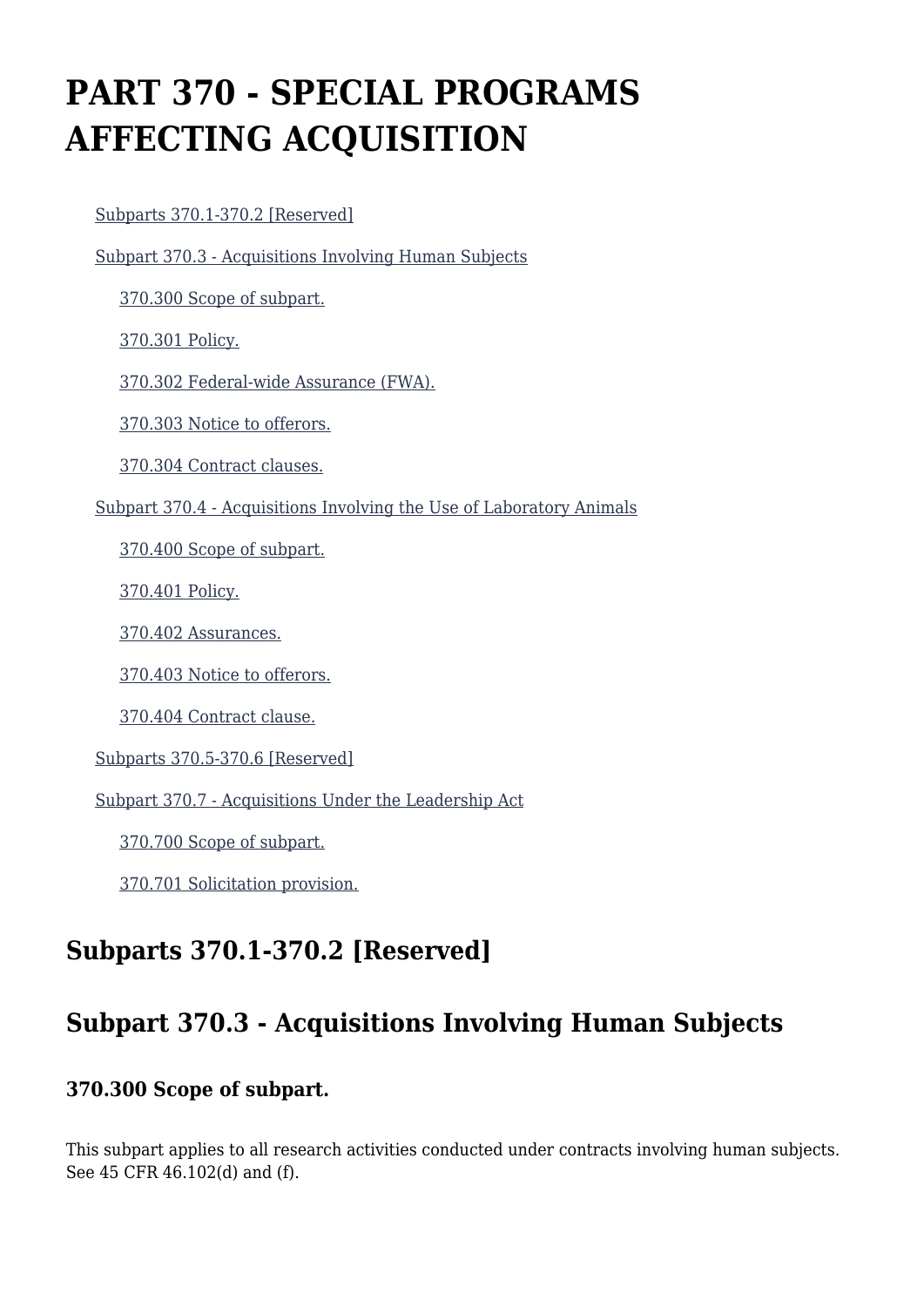### **370.301 Policy.**

It is the Department of Health and Human Services (HHS) policy that the contracting officer shall not award a contract involving human subjects until the prospective contractor provides assurance that the activity will undergo initial and continuing review by an appropriate Institutional Review Board (IRB) in accordance with HHS regulations at 45 CFR 46.103. The contracting officer shall require a Federal-wide assurance (FWA), approved by the HHS Office for Human Research Protections (OHRP), of each contractor, subcontractor, or institution engaged in human subjects research in performance of a contract. OHRP administers the assurance covering all HHS-supported or HHS-conducted activities involving human subjects.

#### **370.302 Federal-wide Assurance (FWA).**

(a) OHRP-Approved FWAs are found at the following Web site: *<http://ohrp.cit.nih.gov/search/search.aspx?styp=bsc>*.

(b) Normally a contractor, subcontractor, or institution must provide approval of a FWA before a contract is awarded. If a contractor, subcontractor, or institution does not currently hold an approved FWA, it shall submit an explanation with its proposal and an FWA application prior to submitting a proposal. The contracting officer, on a case by case basis, may make award without an approved assurance in consultation with OHRP.

(c) A contractor, subcontractor, or institution must submit all FWAs, including new FWAs, using the electronic submission system available through the OHRP Web site at *<http://ohrp.cit.nih.gov/efile/>*, unless an institution lacks the ability to do so electronically. If an institution believes it lacks the ability to submit its FWA electronically, it must contact OHRP by telephone or email (see *<http://www.hhs.gov/ohrp/assurances/index.html>*) and explain why it is unable to submit its FWA electronically.

#### **370.303 Notice to offerors.**

(a) The contracting officer shall insert the provision at 352.270-4a, Notice to Offerors, Protection of Human Subjects, in solicitations that involve human subjects. The contracting officer shall use the clause with its Alternate I when the agency is prescribing a date later than the proposal submission by which the offeror must have an approved FWA.

(b) Institutions having an OHRP-approved FWA shall certify IRB approval of submitted proposals in the manner required by instructions for completion of the contract proposal; by completion of an OMB Form No. 0990-0263, Protection of Human Subjects Assurance Identification/IRB Certification/Declaration of Exemption (Common Rule); or by letter indicating the institution's OHRP-assigned FWA number, the date of IRB review and approval, and the type of review (convened or expedited). The date of IRB approval must not be more than 12 months prior to the deadline for proposal submission.

(c) The contracting officer generally will not request FWAs for contractors, subcontractors, or institutions prior to selecting a contract proposal for negotiation. When a contractor submits an FWA, it provides certification for the initial contract period; no additional documentation is required. If the contract provides for additional years to complete the project, the contractor shall certify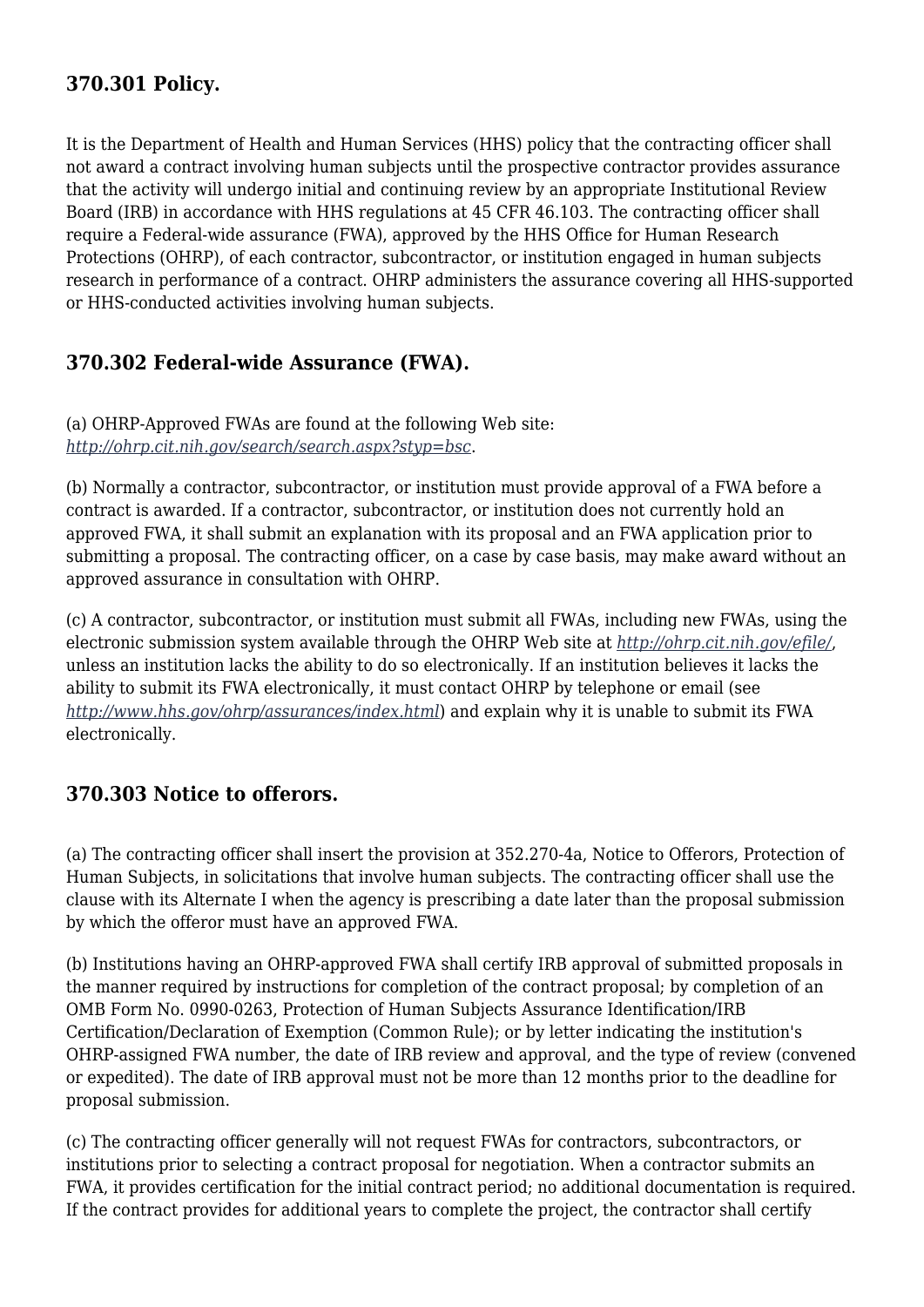annually in the manner described in 370.303(b).

(d) For the Food and Drug Administration (FDA), the contracting officer shall insert the provision at 352.270-10, Notice to Offerors - Protection of Human Subjects, Research Involving Human Subjects Committee (RIHSC) Approval of Research Protocols Required, in solicitations that involve human subjects when the research is subject to RIHSC review and approval.

#### **370.304 Contract clauses.**

(a) The contracting officer shall insert the clause at 352.270-4b, Protection of Human Subjects, in solicitations, contracts and orders involving human subjects.

(b) The contracting officer shall insert the clause at 352.270-6, Restriction on Use of Human Subjects, in contracts and orders if the contractor has an approved FWA of compliance in place, but cannot certify prior to award that an IRB registered with OHRP reviewed and approved the research, because definite plans for involvement of human subjects are not set forth in the proposal (e.g., projects in which human subjects' involvement will depend upon completion of instruments, prior animal studies, or purification of compounds). Under these conditions, the contracting officer may make the award without the requisite certification, as long as the contracting officer includes appropriate conditions in the contract or order.

(c) For FDA, the contracting officer shall insert the clause at 352.270-11, Protection of Human Subjects, Research Involving Human Subjects Committee (RIHSC) Approval of Research Protocols Required, in contracts and orders that involve human subjects when the research is subject to RIHSC review and approval.

(d) The contracting officer shall insert the clause at 352.270-12, Needle Exchange, in solicitations, contracts, and orders involving human subjects.

(e) The contracting officer shall insert the clause at 352.270-13, Continued Ban on Funding Abortion and Continued Ban on Funding of Human Embryo Research, in solicitations, contracts, and orders involving human subjects.

### **Subpart 370.4 - Acquisitions Involving the Use of Laboratory Animals**

#### **370.400 Scope of subpart.**

This subpart applies to all research, research training, biological testing, housing and maintenance, and other activities involving live vertebrate animals conducted under contract. Additional information can be found in Public Health Service (PHS) Policy on Humane Care and Use of Laboratory Animals *<http://grants.nih.gov/grants/olaw/references/phspolicylabanimals.pdf>*.

#### **370.401 Policy.**

(a) It is HHS policy that contracting activities shall not award a contract involving live vertebrate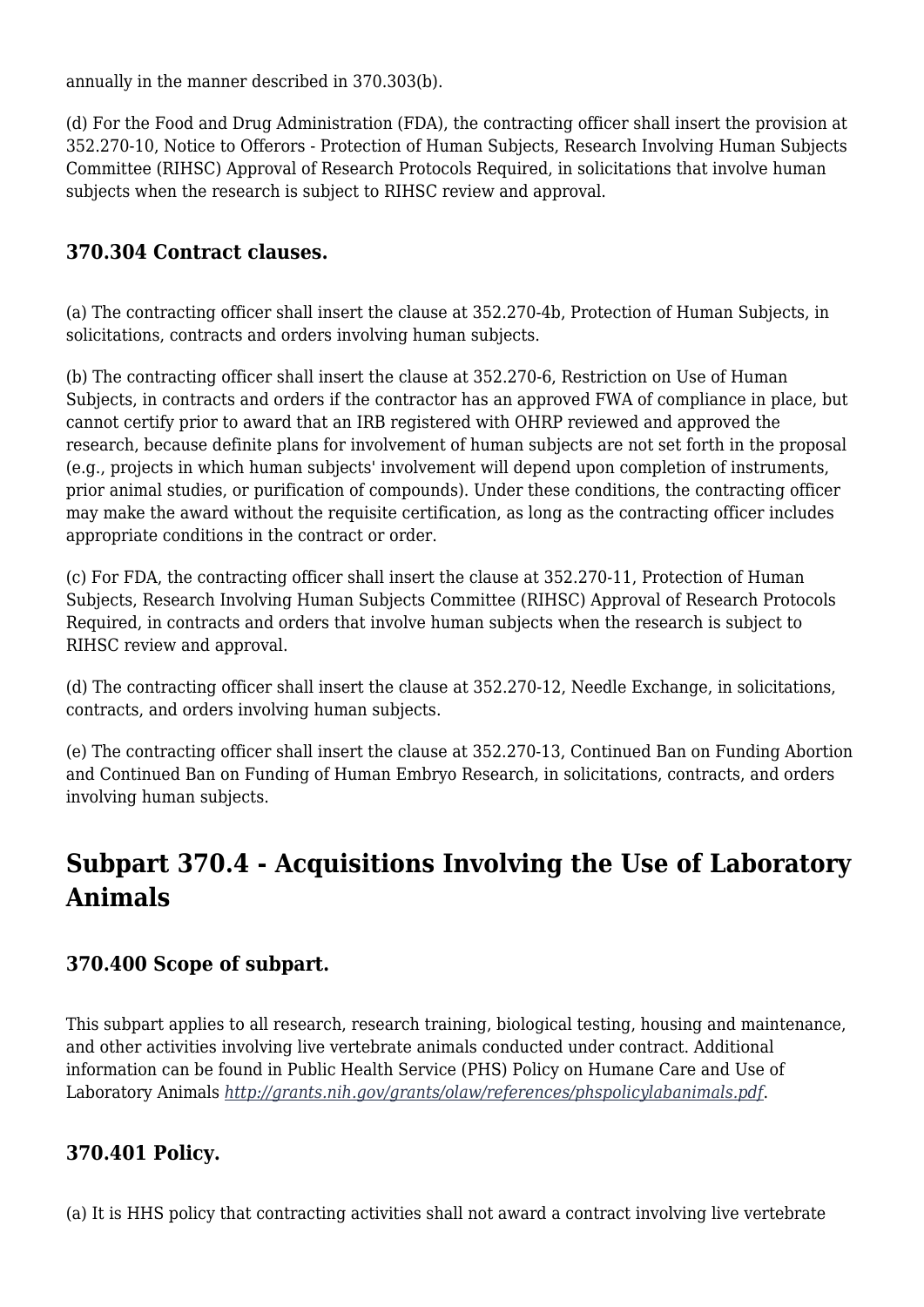animals until the Contractor provides acceptable assurance the contract work is subject to initial and continuing review by an appropriate Institutional Animal Care and Use Committee (IACUC) as described in the PHS Policy at IV.B.6 and 7. The contracting officer shall require an applicable Animal Welfare Assurance approved by the Office of Laboratory Animal Welfare (OLAW), National Institutes of Health (NIH), of each contractor, subcontractor, or institution having responsibility for animal care and use involved in performance of the contract. Normally the assurance shall be approved before award. The contracting officer, on a case-by-case basis, may make award without an approved assurance in consultation with OLAW. For additional information see PHS Policy II., IV.A, and V.B.

(b) The OLAW, NIH, is responsible for negotiating assurances covering all HHS/PHS-supported or HHS/PHS-conducted activities involving the care and use of live vertebrate animals. OLAW shall provide guidance to contracting officers regarding adequate animal care and use, approval, disapproval, restriction, or withdrawal of approval of assurances. For additional information see PHS Policy V.A.

(c) If using live vertebrate animals, HHS policy requires that offerors address the points in the Vertebrate Animal Section (VAS) of the Technical Proposal. Each of the points must be addressed in the VAS portion of the Technical Proposal. For additional information see PHS Policy and use Contract Proposal VAS Worksheet. *<http://grants.nih.gov/grants/olaw/references/phspol.htm#> InformationRequiredinApplications- ProposalsforAwardsSubmittedtoPHS* and *<http://grants.nih.gov/grants/olaw/VAScontracts.pdf>*.

#### **370.402 Assurances.**

(a) Animal Welfare Assurances may be one of three types:

(1) *Domestic Assurance (DA).* A DA describes the institution's animal care and use program, including but not limited to the lines of authority and responsibility, veterinary care, IACUC composition and procedures, occupational health and safety, training, facilities, and species housed. A DA listed in OLAW's list of institutions with an approved DA is acceptable for purposes of this policy.

(2) *Inter-institutional Assurance (IA).* The offeror, its proposed subcontractor, or institution shall submit an IA when it does not have a proprietary animal care and use program, facilities to house animals or IACUC, and does not conduct animal research on-site. The offeror will perform the animal activity at an institution with an Animal Welfare Assurance named as a performance site. An IA approval extends to the full period of contract performance (up to 5 years) limited to the specific award or single project.

(3) *Foreign Assurance (FA).* The Foreign Assurance is required for institutions outside the U.S. that receive PHS funds directly through a contract award. The Foreign Assurance also applies to institutions outside the U.S. that receive PHS funds indirectly (named as a performance site). An FA listed in OLAW's list of institutions with an approved FA is acceptable for purposes of this policy.

(b) The contracting officer shall forward copies of proposals selected for negotiation and requiring an assurance to OLAW at *[olawdoa@od.nih.gov](mailto:olawdoa@od.nih.gov)*, as early as possible to secure the necessary assurances.

(c) A contractor providing animal care services at an institution with an Animal Welfare Assurance, such as a Government-owned, Contractor-operated (GOCO) site, does not need a separate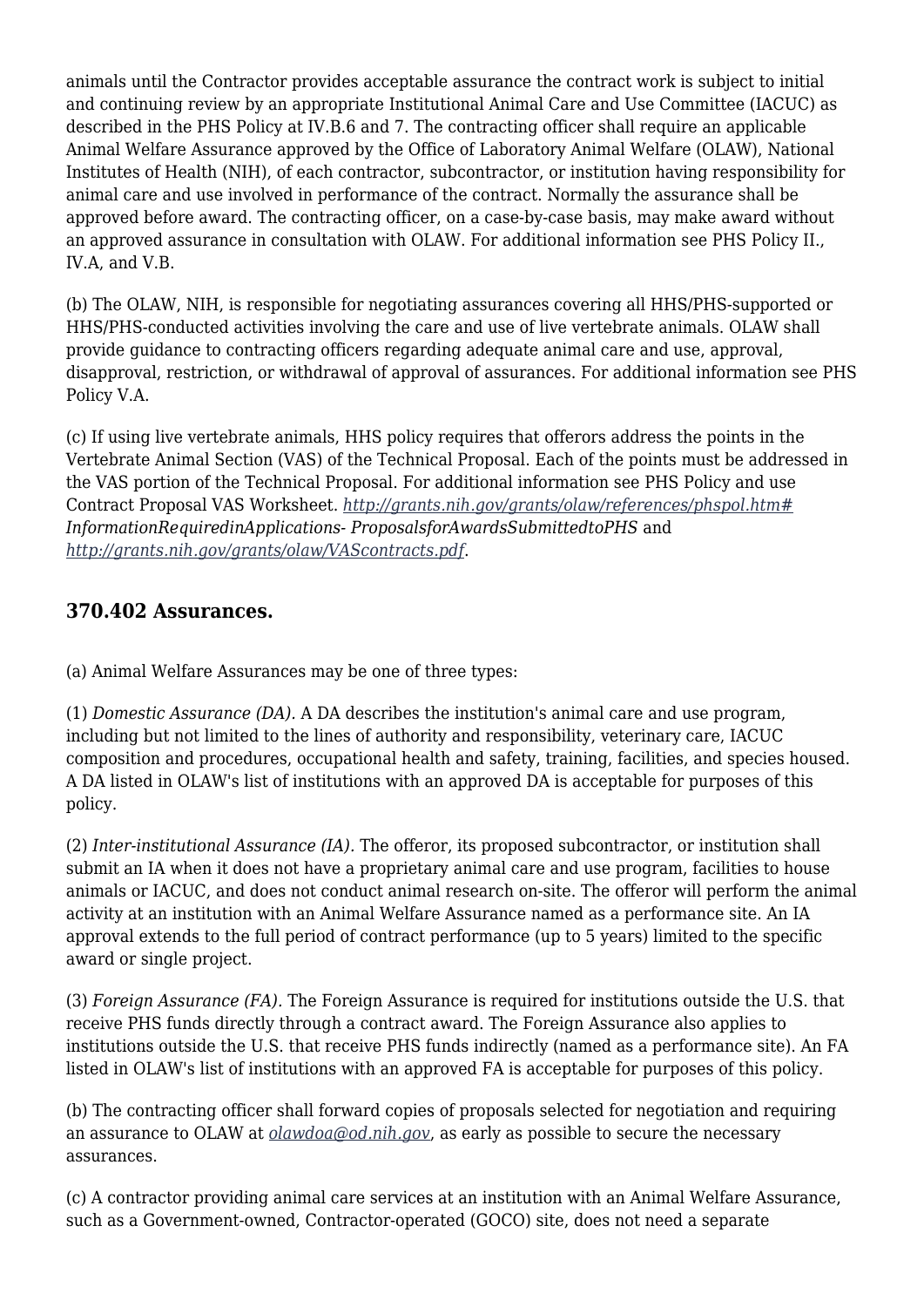assurance. GOCO site assurances normally cover such contractor services.

#### **370.403 Notice to offerors.**

(a) The contracting officer shall insert the provision at 352.270-5a, Notice to Offerors of Requirement for Compliance with the Public Health Service Policy on Humane Care and Use of Laboratory Animals, in solicitations involving live vertebrate animals.

(b) Offerors having a DA on file with OLAW shall submit IACUC approval of the use of animals in the manner required by the solicitation, but prior to award. The date of IACUC approval must not be more than 36 months prior to award.

(c) It is not necessary for offerors lacking an Animal Welfare Assurance to submit assurances or IACUC approval with proposals. OLAW shall contact contractors, subcontractors, and institutions to negotiate necessary assurances and verify IACUC approvals when requested by the contracting officer.

#### **370.404 Contract clause.**

The contracting officer shall insert the clause at 352.270-5b, Care of Live Vertebrate Animals, in solicitations, contracts, and orders that involve live vertebrate animals.

## **Subparts 370.5-370.6 [Reserved]**

### **Subpart 370.7 - Acquisitions Under the Leadership Act**

#### **370.700 Scope of subpart.**

This subpart sets forth the acquisition requirements regarding implementation of Human Immunodeficiency Virus/Acquired Immune Deficiency Syndrome (HIV/AIDS) programs under the President's Emergency Plan for AIDS Relief as established by the United States Leadership Against HIV/AIDS, Tuberculosis and Malaria Act of 2003, as amended (Pub. L. 108-25, Pub. L. 110-293, Pub. L. 113-56).

#### **370.701 Solicitation provision.**

The contracting officer shall insert the provision at 352.270-9, Non-Discrimination for Conscience, in solicitations valued at more than the micro-purchase threshold:

(a) In connection with the implementation of HIV/AIDS programs under the President's Emergency Plan for AIDS Relief established by the United States Leadership Against HIV/AIDS, Tuberculosis and Malaria Act of 2003, as amended; or

(b) Where the contractor will receive funding under the United States Leadership Against HIV/AIDS,